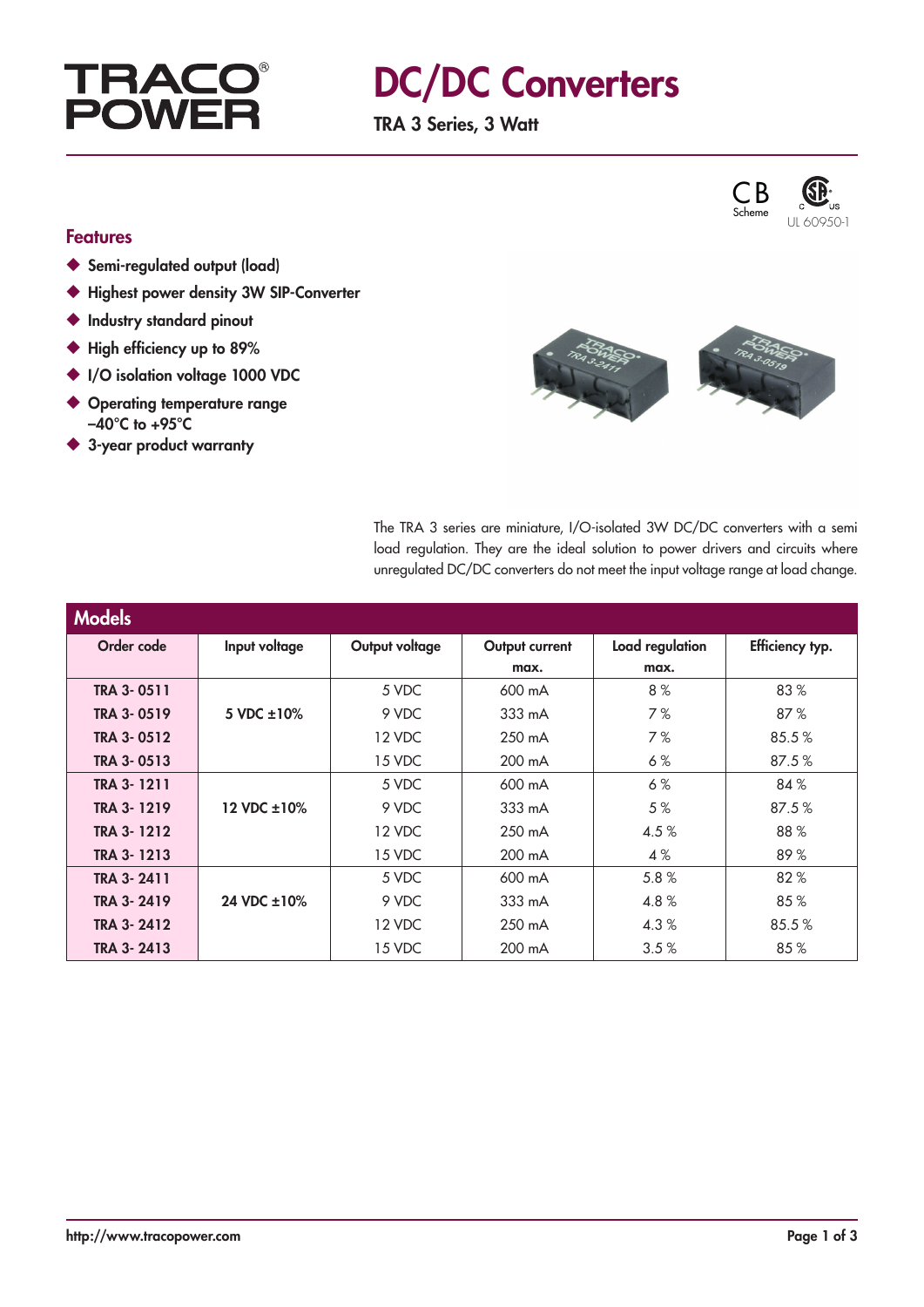# **TRACO<sup>®</sup>**<br>POWER

| <b>Input Specifications</b>             |                                                                       |                                                   |                                                                                                                            |
|-----------------------------------------|-----------------------------------------------------------------------|---------------------------------------------------|----------------------------------------------------------------------------------------------------------------------------|
| Input current no load / full load       |                                                                       | 12 Vin models<br>24 Vin models                    | 5 Vin models 50 mA / 700 mA typ.<br>40 mA / 285 mA typ.<br>30 mA / 150 mA typ.                                             |
| Surge voltage (1 s max.)                |                                                                       | 5 Vin models<br>12 Vin models<br>24 Vin models    | $9V$ max.<br>18 V max.<br>30 V max.                                                                                        |
| Input filter                            |                                                                       |                                                   | internal capacitor                                                                                                         |
| Reverse polarity input current          |                                                                       |                                                   | $0.5A$ max.                                                                                                                |
| Recommended input fuse (slow blow type) |                                                                       | 5 Vin models:<br>12 Vin models:<br>24 Vin models: | 2000 mA<br>1000 mA<br>500 mA                                                                                               |
| <b>Output Specifications</b>            |                                                                       |                                                   |                                                                                                                            |
| Regulation                              | - Input variation (1 % change of Vin)<br>- Load variation             |                                                   | 1.01 % typ. $/ 1.2$ % max.<br>see model table and graph 1 on page 3                                                        |
| Ripple and noise (20 MHz Bandwidth)     |                                                                       |                                                   | 100 mVp-p max.                                                                                                             |
| Temperature coefficient                 |                                                                       |                                                   | ±0.01 %/K typ. / ±0.02 %/K max.                                                                                            |
| Short circuit protection                |                                                                       |                                                   | limited 0.5 s max.                                                                                                         |
| Capacitive load                         |                                                                       |                                                   | 220 µF max.                                                                                                                |
| <b>General Specifications</b>           |                                                                       |                                                   |                                                                                                                            |
| Temperature ranges                      | $-$ Operating<br>- Case temperature<br>$-$ Storage                    |                                                   | $-40^{\circ}$ C to $+95^{\circ}$ C<br>$+100^{\circ}$ C max.<br>$-50^{\circ}$ C to $+125^{\circ}$ C                         |
| Derating                                |                                                                       |                                                   | 5.7 %/K above +85°C                                                                                                        |
| Humidity (non condensing)               |                                                                       |                                                   | 95 % rel H max.                                                                                                            |
|                                         | Reliability, calculated MTBF (MIL-HDBK-217F, at +25°C, ground benign) |                                                   | >2'000'000 h                                                                                                               |
| Isolation voltage (60 s)                | - Input/Output                                                        |                                                   | 1'000 VDC                                                                                                                  |
| Isolation capacitance                   | - Input/Output                                                        |                                                   | 60 pF typ. / 120 pF max.                                                                                                   |
| Isolation resistance                    | - Input/Output                                                        |                                                   | >1'000 Mohm                                                                                                                |
| Switching frequency                     |                                                                       |                                                   | 60 kHz typ. (frequency modulation)                                                                                         |
| Safety standards                        | - Certification documents                                             |                                                   | IEC 60950-1:2005 (2nd edition) + Am 1:2009<br>EN 60950-1:2006 + Am 1:2010 + Am 11:2009<br>www.tracopower.com/overview/tra3 |
| Environmental compliance                | - Reach<br>$-RoHS$                                                    |                                                   | www.tracopower.com/products/reach-declaration.pdf<br>RoHS directive 2011/65/EU                                             |

All specifications valid at nominal input voltage, full load and +25°C after warm-up time unless otherwise stated.